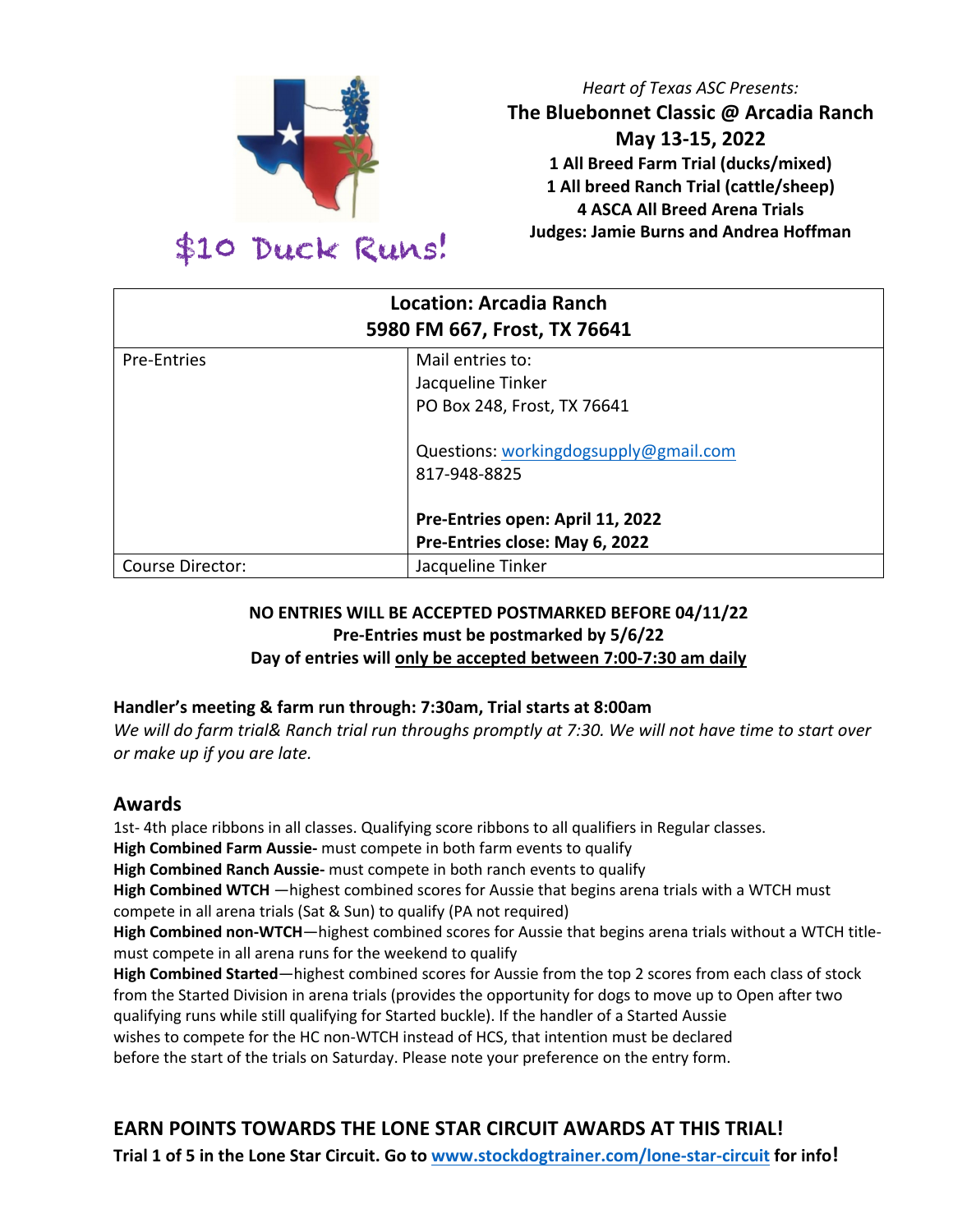# **Schedule of Events:**

| <b>Course</b>                                                                | <b>Classes Offered</b> | <b>Stock</b> | # head/ | Judge          | <b>Pre-Entry</b> | Day of           |
|------------------------------------------------------------------------------|------------------------|--------------|---------|----------------|------------------|------------------|
|                                                                              |                        |              | run     |                | Fee              | <b>Entry Fee</b> |
| (AM)- Friday, May 13, 2022 - Handler's Meeting- Course Run- Through: 7:30 am |                        |              |         |                |                  |                  |
| Farm                                                                         | Open, Advanced         | <b>Ducks</b> | Min 5   | Andrea Hoffman | 50.00            | 65.00            |
| Farm                                                                         | Open, Advanced         | Mixed        | Min 5   | Andrea Hoffman | 50.00            | 55.00            |
| (PM)- Friday, May 13, 2022 - Handler's Meeting- Course Run- Through: 7:30 am |                        |              |         |                |                  |                  |
| Ranch                                                                        | Cattle                 | Cattle       | $3-5$   | Jamie Burns    | 60.00            | 65.00            |
| Ranch                                                                        | Sheep                  | Sheep        | 5       | Jamie Burns    | 60.00            | 65.00            |
| (AM) Saturday, May 14, 2022 - Handler's Meeting: 7:30 am                     |                        |              |         |                |                  |                  |
| H                                                                            | A, O, S, JH, FEO, NH   | Cattle       | Min 5   | Andrea Hoffman | 65.00            | 70.00            |
| H                                                                            | A, O, S, JH, FEO, NH   | Sheep        | Min 5   | Jamie Burns    | 55.00            | 60.00            |
| H                                                                            | A, O, S, JH, FEO, NH   | <b>Ducks</b> | Min 5   | Andrea Hoffman | 10.00            | 15.00            |
| (PM) Saturday, May 14, 2022 - Handler's Meeting 7:30                         |                        |              |         |                |                  |                  |
| H.                                                                           | A, O, S, JH, FEO, NH   | Cattle       | $3 - 5$ | Jamie Burns    | 65.00            | 70.00            |
| H                                                                            | A, O, S, JH, FEO, NH   | Sheep        | $3 - 5$ | Andrea Hoffman | 55.00            | 60.00            |
| H                                                                            | A, O, S, JH, FEO, NH   | <b>Ducks</b> | 5       | Jamie Burns    | 10.00            | 15.00            |
| (AM) Sunday, May 15, 2022 - Starts following trial 5                         |                        |              |         |                |                  |                  |
| B                                                                            | A, O, S, JH, FEO, NH   | Cattle       | $3 - 5$ | Jamie Burns    | 65.00            | 70.00            |
| B                                                                            | A, O, S, JH, FEO, NH   | Sheep        | $3 - 5$ | Andrea Hoffman | 55.00            | 60.00            |
| B                                                                            | A, O, S, JH, FEO, NH   | <b>Ducks</b> | 5       | Jamie Burns    | 10.00            | 15.00            |
| (PM) Sunday, May 15, 2022 - Handler's Meeting 7:30                           |                        |              |         |                |                  |                  |
| B                                                                            | A, O, S, JH, FEO, NH   | Cattle       | $3 - 5$ | Andrea Hoffman | 65.00            | 70.00            |
| B                                                                            | A, O, S, JH, FEO, NH   | Sheep        | $3 - 5$ | Jamie Burns    | 55.00            | 60.00            |
| B                                                                            | A, O, S, JH, FEO, NH   | <b>Ducks</b> | 5       | Andrea Hoffman | 10.00            | 15.00            |

*A - Advanced, O - Open, S - Started, JH - Jr. Handler, N H - Novice Handler, FEO – For Exhibition Only Package Deal: \$500 for all Arena Trials.* 

**Stock:** 

**Ducks:** 5 head khaki campbells (limited to 16 runs per trial)

**Sheep:** 3-5 head dorper crosses (limited to 16 runs per trial)

**Cattle:** 3 head beef (limited to 10 runs per trial)

### **Entries**

Entries will be accepted in postmark order. In case of duplicate postmark entries, A random draw will be conducted to determine the order or acceptance. Each draw will entitle that dog to be entered in each of the classes available. Confirmation will be sent if an email address is provided.

Entry forms available at asca.org

Selling runs is not permitted unless the trial is full. If the trial is full and you wish to sell a run, the transaction must be handled by the Trial Secretary. All offers to buy or sell runs must be submitted to the trial secretary by 7:30am daily.

Any checks returned for insufficient funds will be considered a voided entry. There is a \$75 service charge for returned checks. If entries are resubmitted, payment must be in the form of cash, Money Order or Cashiers' Check. Checks will be deposited May 9, 2022.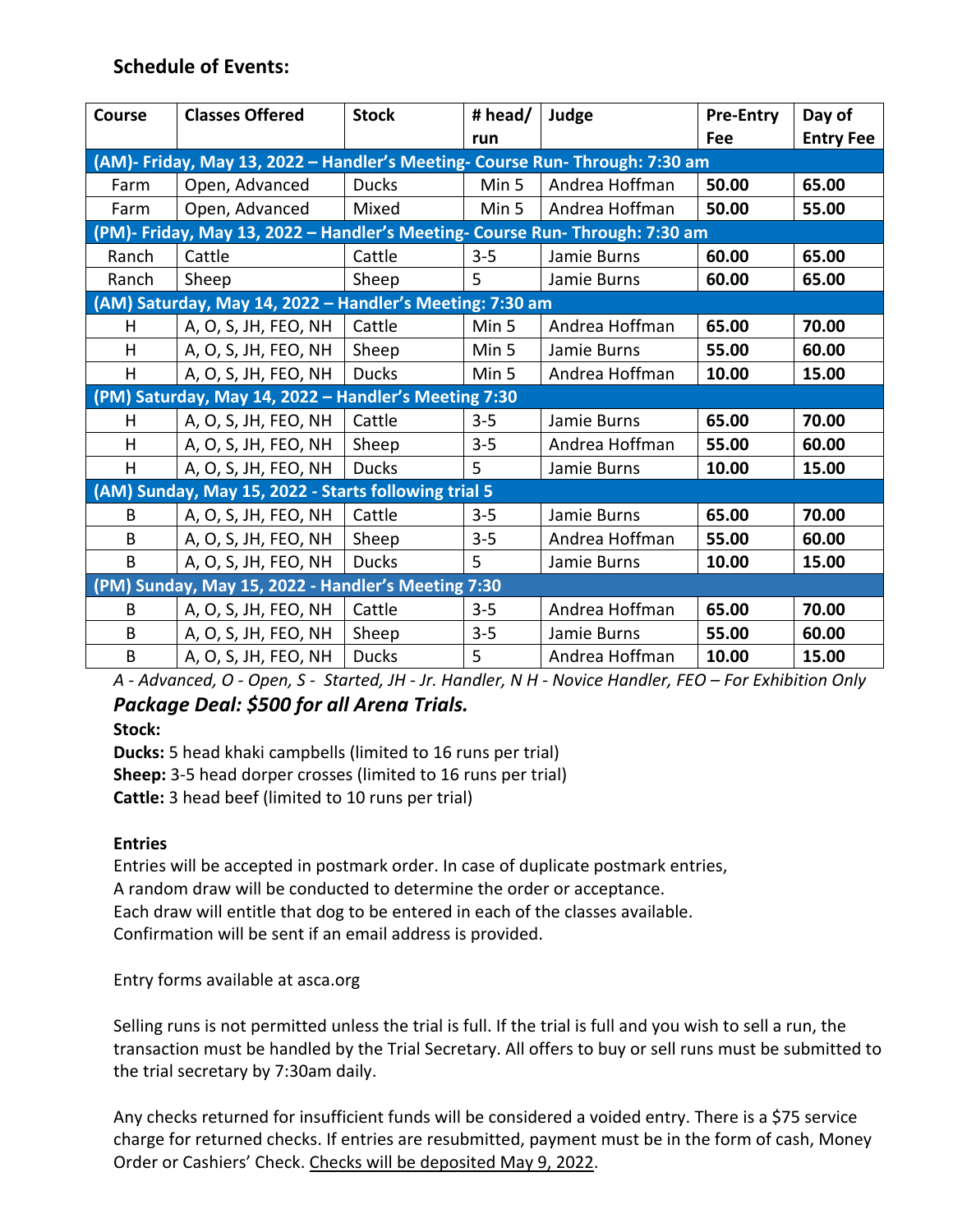### **Food**:

We will be inviting a food truck out here. Meals cost about \$10-15. Please be kind and tip generously.

### **Notices to Exhibitors**

- Entry forms can be downloaded at http://www.asca.org/Portals/0/stockentwfill.pdf. NOTE: Only the newest version of the Stockdog Entry Form will be accepted.
- In order to have ASCA trial points tracked and to receive ASCA titling certificates, each non-ASCA registered dog will be required to have an ASCA Tracking Number. A Tracking Number Application can be downloaded at http://asca.org/Portals/0/trackapp.pdf.
- Entry fees will not be refunded in the event that a dog is absent, disqualified, excused by a veterinarian or judge, or barred from competition by the Trial Committee.
- Run order will be determined by random drawing by Course Director or Trial Secretary prior to the trial.
- Additional entries will be made from a waiting list established in order of receipt.
- Scores from the Junior Handler and Novice Handler Division are not eligible toward certification or special awards (i.e., Started/Open/ Advanced, Sheep/Cattle/Ducks, Weekend High Combined, etc).
- Should the entered dog injure stock, owner of the dog will pay for veterinarian services or will pay the market value of the stock (at the stock owner's option) see ASCA's Agreement on the back of the entry form). Market value of the stock has been determined to be \$750 for cattle, \$250 for sheep, and \$45 for fowl.
- Other Breeds All herding breeds and mixes thereof listed as eligible to compete in ASCA Stockdog Trials.
- Training devices (mechanical and/or electrical) will not be permitted on trial grounds.
- Bitches in season are permitted and will run in draw order.
- Each owner/handler is responsible for their dog(s). Dogs must be confined or on lead at all times, except when competing. Dogs are not allowed to run loose on the trial site.
- This trial will follow all rules of the Australian Shepherd Club of America.
- Exhibitors are expected to pick up after their dogs.

### **Direction to the trial site:**

From 35- Take Hwy 22 east to Frost (about 20 miles). Turn right (south) on FM 667/Garrity Street in Frost. Go 3 miles south – Arcadia Ranch is on the left- white pipe fencing

From 45- Take Hwy 31/ Martin Luther King Jr Blvd west. Turn Right on to S 15<sup>th</sup> Street 0.4 miles, then left on to TX-22 West. To Frost about 20 miles, then left on FM 667 (Garrity St). South 3 miles. Arcadia Ranch is on the left- white pipe fencing.

### **Lodging**:

Overnight Dry Camping is available at no cost.

Exhibitors will be responsible for maintaining the cleanliness of their space. Anyone abusing this privilege may forfeit future parking spaces and could be subject to disciplinary action by the Trial Committee, including expulsion from this and all future trials. YOU MUST CLEAN-UP AFTER YOUR DOGS AT ALL TIMES IN ALL LOCATIONS ON THE PROPERTY.

The Trial site is about 20 miles from Hillsboro to the west and Corsicana to the east.

### **Other Camping nearby:**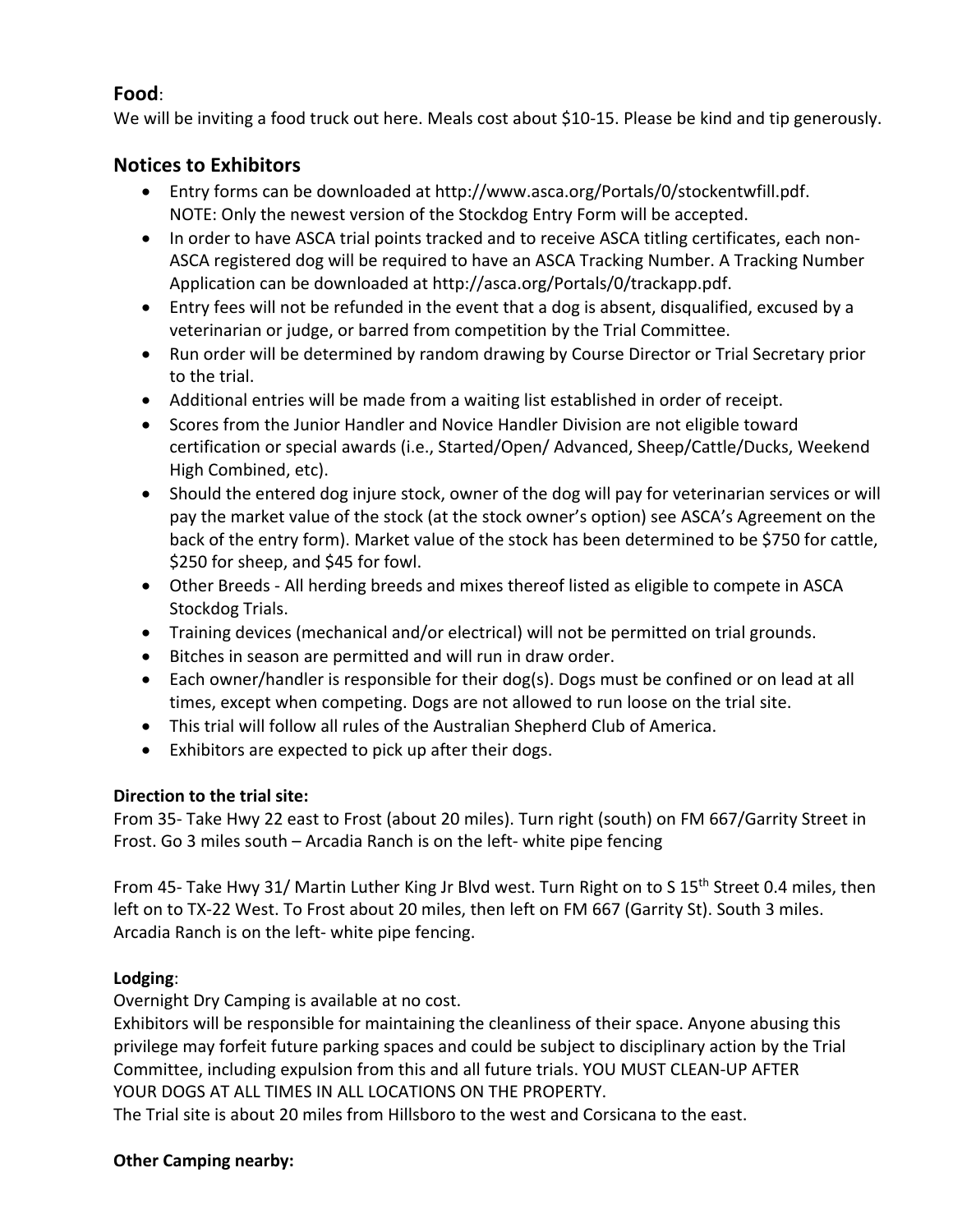Pecan Point Navarro Mills Lake (12 miles) CR 3360, Frost, TX 76641

Liberty Hills (Navarro Mills Lake) 22 mi from the ranch 31° 56' 46.1501" N 96° 43' 0.1600" W

#### **Hotels Nearby: Please confirm that they still take dogs These hotels are 20-25 miles away**

La Quinta- Hillsboro, TX 1513 Old Brandon Rd, Hillsboro, TX, 76645 (254) 580-1300

Super 8- Hillsboro, TX 1512 Hillview Dr, Hillsboro, TX, 76645 800-246-8357

La Quinta- Corsicana 2020 Regal Drive, Corsicana, TX, 75110 (903) 874-6292

Super 8- Corsicana 2021 Regal Drive, Corsicana, TX, 75110 800-246-8357

#### **Veterinarian:**

Corsicana Veterinary Clinic 1701 W 2nd Ave, Corsicana, TX 75110 (903) 874-7226